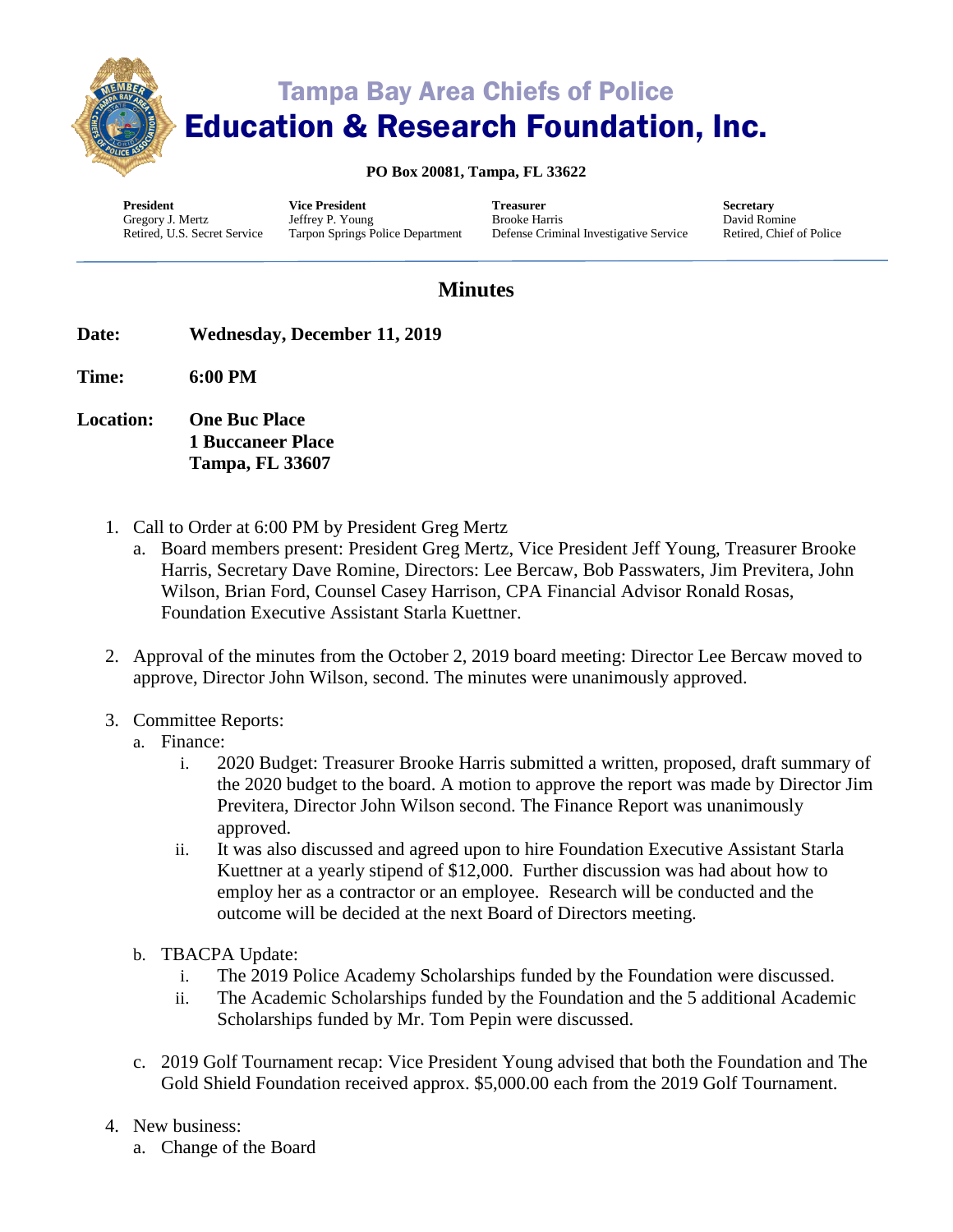## Tampa Bay Area Chiefs of Police Education & Research Foundation, Inc.

i. President Greg Mertz advised that he was stepping down as President of the Foundation due to personal reasons. It was suggested that representative from the Tampa Bay Lightning organization be added to the Board. If that happens then President Mertz will rejoin the Board as a Director.

Per the By-laws Vice President Young will ascend to the President's position. A nomination that current Foundation Treasurer Brooke Harris ascend to the position of Vice President was made. An additional nomination was made that Chief Dan Slaughter, Clearwater Police Department, be appointed as Foundation Treasurer. The appointments of Brooke Harris as Vice President, and Dan Slaughter as Treasurer will be voted on at the January  $9<sup>th</sup>$  meeting of the Association. A motion to approve was made by Vice President Jeff Young, second was made by Director Previtera. The motion was passed unanimously.

\*\*\* Addendum: At the January 9th, 2020 Tampa Bay Area Chiefs of Police Association (TBACPA) meeting Chief Charlie Vazquez, President of TBACPA swore in Jeff Young as the Foundation President. Also at the meeting the appointments of: RAIC Brooke Harris as Foundation Vice President and Chief Dan Slaughter as Foundation Treasurer were brought before the membership. Prior to the vote, the floor was opened to additional nominations - none were received. The appointments of RAIC Brooke Harris as Foundation Vice President and Chief Dan Slaughter as Foundation Treasurer were unanimously affirmed.

- b. Changing of the By-Laws of the Foundation
	- i. At the direction of the Foundation Board, Counsel Casey Harrison will prepare changes to the By-Laws. These changes will articulate that Foundation membership must be comprised of 51% Association active membership.

\*\*\* Addendum: Counsel Harrison subsequently submitted for Board consideration changes to By-Laws, Article11, Section 1, and Article 1V, Section 4. President Young submitted these proposed changes electronically to the full Foundation Board Membership. Via electronic vote response these proposed changes passed unanimously.

- c. 2020 Gala at Wyndham Grand Clearwater Beach, 9/12/20
	- i. A program change to eliminate or at least reduce the time consumed by the awards videos was discussed.
	- ii. Ideas on how to obtain larger sponsors were requested.
- d. 2021 Gala
	- i. The location was approved for the T. Pepin Hospitality Center
	- ii. It was noted that the weekend after Labor Day (the usual time of the Gala) in 2021 falls on 9/11.
- e. PSA expenses were discussed.